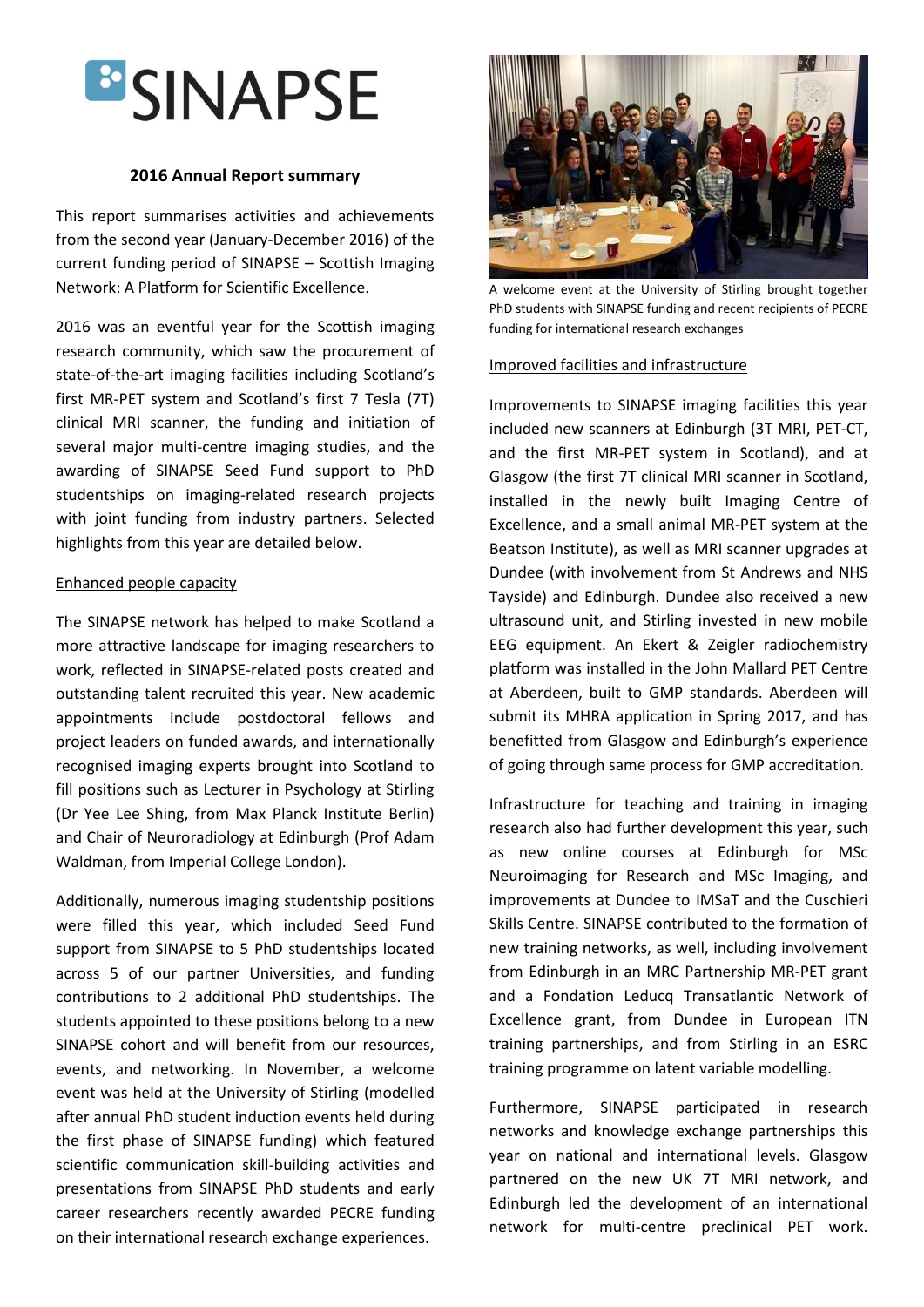SINAPSE was represented on two JPND-funded international working groups for harmonisation and alignment in brain imaging methods for neurodegeneration: the HARNESS working group in vascular contributions to neurodegeneration (led by Edinburgh) and the EUFIND ultrahigh-field imaging network (Glasgow and Edinburgh). Additionally, Edinburgh partnered on the IMI-funded AMYPAD initiative to improve diagnosis and management of Alzheimer's disease through amyloid PET imaging. Aberdeen, Glasgow and Edinburgh are also involved in UK-wide and international multi-site clinical trials, and Dundee participates in EU-funded partnerships with sites in Ireland and England. The SINAPSE network itself has been at the centre of a new research partnership between Scotland and Taiwan resulting from an RSE Bilateral Exchange Programme workshop held in late 2015, which was followed by an exchange visit to National Taiwan University in May by SINAPSE researchers from Edinburgh and Aberdeen. Together, the collaborators are now working on a project evaluating analysis methods for diffusion MRI data, and have produced a joint application for access to UK Biobank MRI data in order to develop age-specific atlases of brain white matter tracts.

SINAPSE facilitates collaborative imaging research within Scotland as well as with partners elsewhere in the UK and globally. SINAPSE-SANON meetings link Scottish neuro-oncologists with the imaging research community, and this partnership now involves a multicentre PET imaging pilot study in glioblastoma.



Arrival of 7T MRI at Imaging Centre of Excellence, Glasgow

#### Further funding secured

SINAPSE researchers were responsible for bringing over £16M in research funding to Scotland this year. This amount of direct income to SINAPSE centres includes funding from the Scottish Government (to Edinburgh and Aberdeen for the FutureMS study), from UK research councils (such as ESRC support for Administrative Data Research Centre Scotland at Aberdeen and Edinburgh, and BBSRC grants for staff, facilities, and research activities at St Andrews), and from charities (awards from Alzheimer's Research UK, Wellcome Trust, British Heart Foundation, Stroke Association, Neurosciences Foundation, Royal Society, Leverhulme, and several smaller trusts). Also included is funding from industry partners for SINAPSE Seed Fund studentships at Glasgow (Toshiba Medical), Edinburgh (Optos), Aberdeen (IXICO), and Dundee (Vascular Flow Technologies), and from sportscotland for the Seed Fund studentship at Stirling, plus additional studentships sponsored by Siemens, Mentholatum, and Astra Zeneca, and industry funding for project grants.

SINAPSE researchers also had notable success in attracting international funding this year, including a Leducq Transatlantic Network of Excellence grant (Edinburgh) and three large EU Horizon 2020 grants: SVDs@Target (Edinburgh) for research into cerebral small vessel disease mechanisms, IdentIFY (Aberdeen) for development of Fast Field-Cycling MRI, and PET3D (Aberdeen) for a training network on PET imaging in drug design and development. Adding the full value of these international grants, along with others which SINAPSE researchers were awarded as part of international consortia, to the amount of SINAPSErelated direct income to Scotland brings the total amount of further funding secured to around £33M.

#### New products and inventions created

SINAPSE researchers created new products and inventions this year across a range of imaging research applications. Technical products have been developed at Dundee in collaboration with Vascular Flow Technologies, and software products include patented high resolution MR elastography algorithms at Edinburgh. Image analysis is one of the strengths in SINAPSE, and new analysis tools have been developed at Edinburgh, along with the BRAINS (Brain Images of Normal Subjects) databank, the Cerebrovascular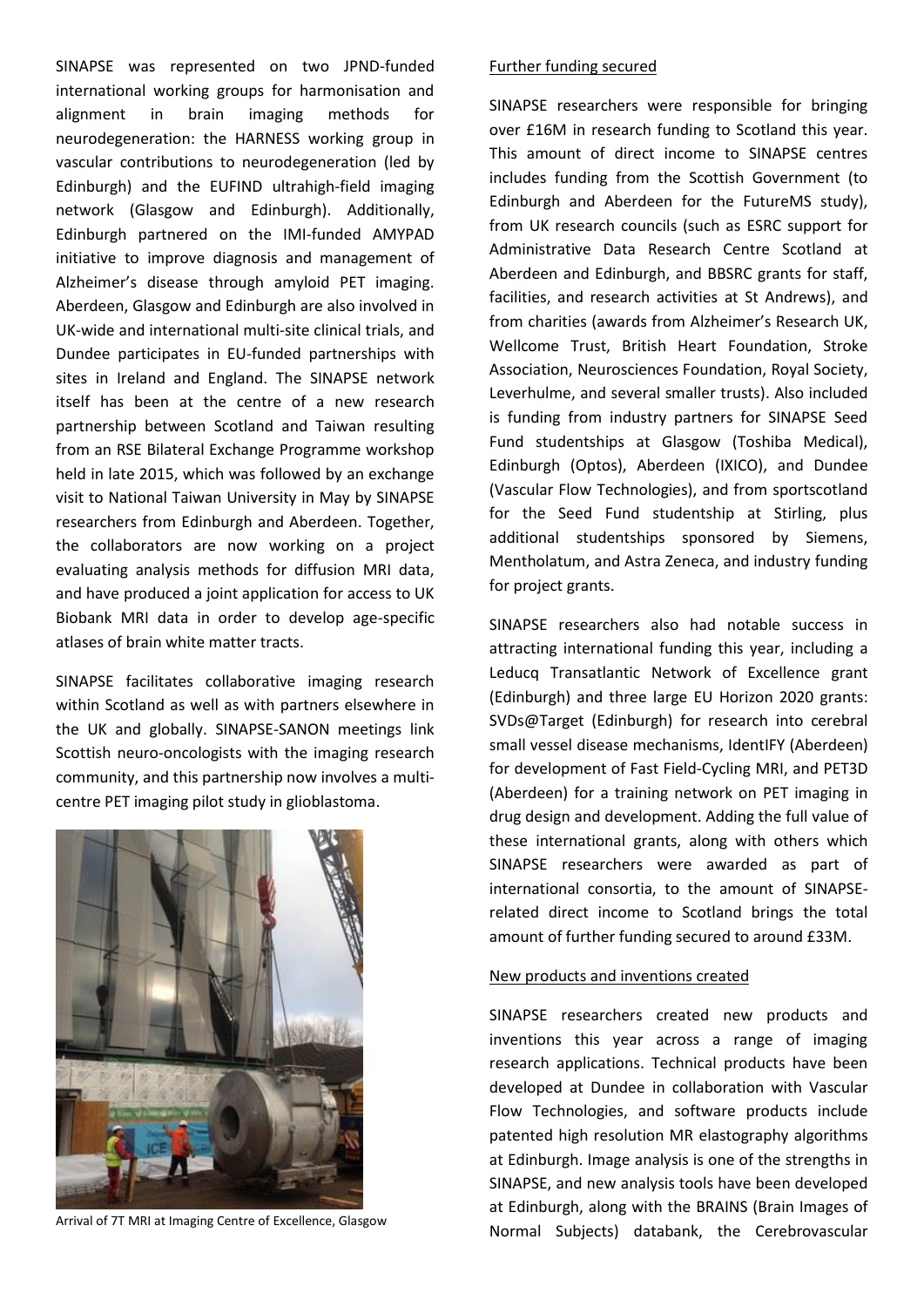Disease Database, and age-specific atlases of T1 brain MRI. In molecular imaging, novel SPECT and PET tracers have been developed and applied in patients at Aberdeen, Edinburgh and Glasgow. Fast fieldcycling MRI is now being tested in clinical pilot studies.

Contributions to clinical imaging guidelines included input from Aberdeen and Edinburgh to British Society of Neuroradiology draft guidelines for imaging in people with dementia, and input from Dundee to European Renal Association best practice guidelines.

SINAPSE researchers at Stirling are at the leading edge of the emerging field of mobile EEG. The potential for impact with this new neuroimaging technique includes applications in sporting behaviour (for talent selection, monitoring and training) and cognitive neuroscience research (allowing the study of spatial navigation in humans during real-world movement). Contributions to mobile EEG hardware and software development at Stirling include EEG compatible infrared sensors to detect location of and allow precise triggering of mobile EEG equipment, a signalling device to allow mobile eye-tracking equipment to communicate with mobile EEG equipment, and a suite of in-house data processing pipelines for use with mobile EEG.



Development of mobile EEG at Stirling sets an agenda for the use of neuroimaging during real-world activity

#### Engagement with external stakeholders

Knowledge transfer from SINAPSE to wider audiences this year took the form of public lectures and public medical imaging exhibitions in Edinburgh (including a display at the National Museum of Scotland), talks given to the Glasgow Neuroscience Society and the Institute of Physics about imaging research and career paths, public events such as Café Scientifique at St Andrews, Science Fayre at Stirling, and Doors Open Day and reunion of Aberdeen Children of the 1950s at Aberdeen, and a series of 3-minute videos produced by SINAPSE PhD students and early career researchers explaining imaging research in lay language (the impressive results can be seen at [www.youtube.com/](http://www.youtube.com/channel/UCIMcjxMQGbUi0jQG_5difgw) [channel/UCIMcjxMQGbUi0jQG\\_5difgw\)](http://www.youtube.com/channel/UCIMcjxMQGbUi0jQG_5difgw).

SINAPSE also was frequently engaged with industry partners and other Scottish networks this year. Exhibitors at the 2016 SINAPSE Annual Scientific Meeting were Siemens, Holoxica, Toshiba Medical, Bracco, Bayer, Bartec, GE, Imaging Equipment, Scottish Mental Health Research Network, and NHS Research Scotland (NRS). Relationship building beyond the imaging research community included SINAPSE participation in the SUPA Annual Gathering, the NRS Annual Conference, the CENSIS Engagement Event to engage with industry partners interested in imaging research, and a Scottish Radiological Society meeting to engage with clinicians interested in imaging research. Additionally, new opportunities for contributing SINAPSE imaging expertise and resources to clinical trials were discussed with the Stratified Medicine Scotland Innovation Centre (SMS-IC). Related developments this year have included an amyloid PET imaging project with the NRS Dementia and Neurodegenerative Diseases Clinical Research Network involving multiple SINAPSE centres, and a novel PET tracer development project at Glasgow in partnership with SHIL.

PEER funding awarded this year to support SINAPSE members' engagement in European research included grant writing consultation on an EU funding bid for a project to identify biomarkers for acute brain changes following sub-concussive sport-related head impact (led by Stirling in collaboration with universities in Germany, France, and Belgium), travel to contrast agent manufacturer Guerbet in France through an industry-academia collaboration that will form part of wider EU grant submission in preparation at Dundee, and travel for attending a group meeting in the Netherlands to bring European partners into a preclinical PET imaging research network and to confirm contributions from Edinburgh towards new European guidelines on preclinical PET/CT imaging.

### Other significant achievements

SINAPSE was delighted to congratulate Prof Joanna Wardlaw at Edinburgh on receiving a CBE for services